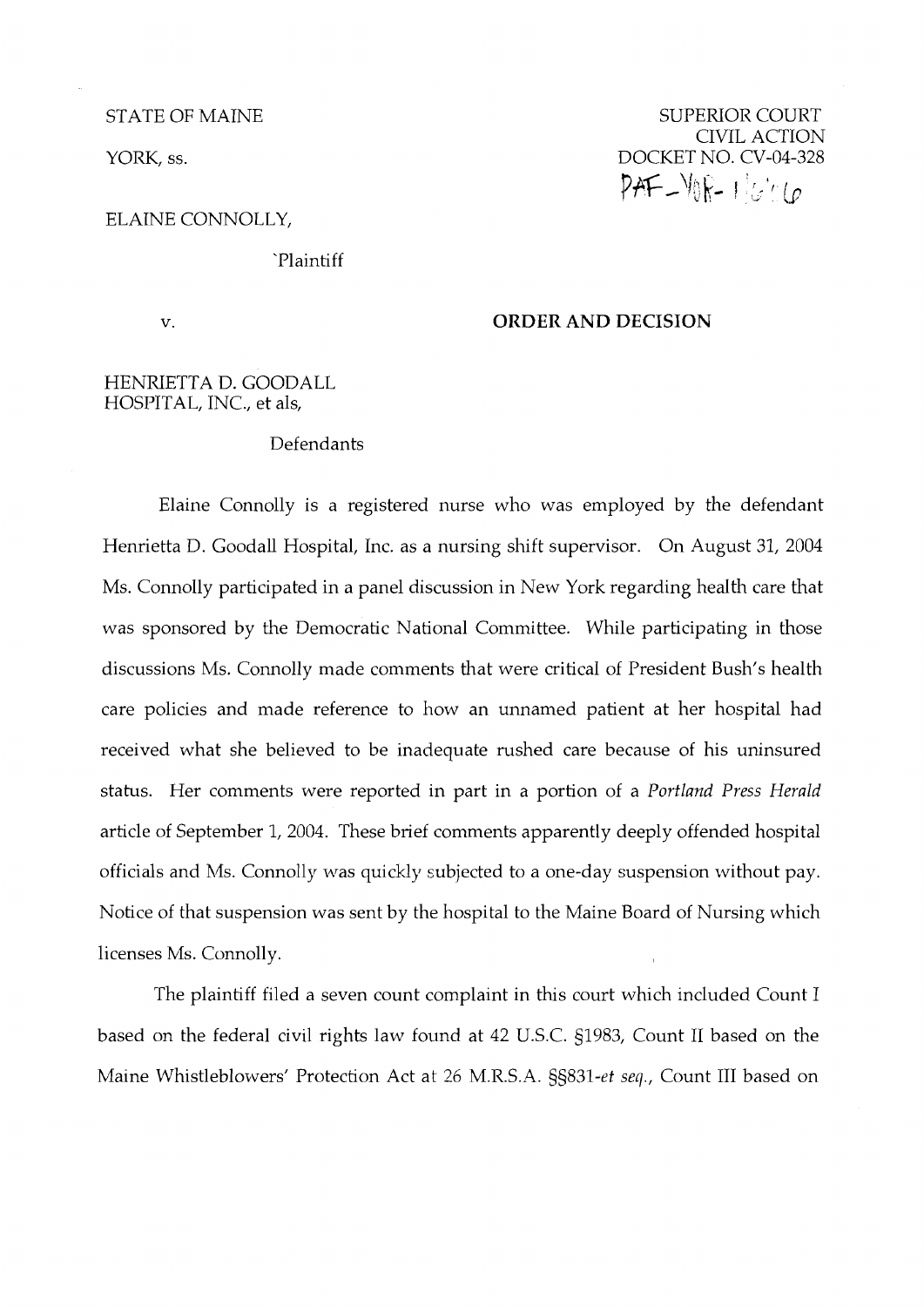the Maine Civil kghts Act at 5 M.R.S.A. §§4681-et seq., Count IV based on contract, Count V based on defamation, Count VI based on intentional interference with advantageous economic relations, and Count VII based on the federal Racketeer Influenced and Corrupt Organizations Act (RICO), 18 U.S.C. §§I961 and 1962.

The defendants removed this case to United States District Court which dismissed Counts I and VII. The Court of Appeals affirmed and the remaining counts were remanded to the Superior Court. The defendants have moved to dismiss Counts II, III and VI. That motion has been briefed and argued.

COUNT I1 - WHISTLEBLOWERS' PROTECTION ACT

Count II was brought pursuant to the Maine "Whistleblowers' Protection Act" found at 26 M.R.S.A. §§831-et seq. That act protects an employee from a variety of adverse employment actions if,

"A. The employee, acting in good faith, or a person acting on behalf of the employee, reports orally or in writing to the employer or a public body what the employee has reasonable cause to believe is a violation of a law or rule adopted under the laws of this State, a political subdivision of this State or the United States. B. The employee acting in good faith, or a person acting on behalf of the employee, reports to the employer or a public body, orally or in writing, what the employee has reasonable cause to believe is a condition or practice that would put at risk the health or safety of that employee or any other individual. The protection from discrimination provided in this section specifically includes school personnel who report safety concerns to school officials with regard to a violent or disruptive student; and **C.** The employee is requested to participate in an investigation, hearing or inquiry held by that public body, or in a court action."

See 26 M.R.S.A. §833(1).

The Legislature has defined "Public Body" at 26 M.R.S.A. §833(4) as follows:

"Public body" means all of the following: A. A state officer, employee, agency, department, division, bureau, board, commission, council, authority or other body in the executive branch of State Government; B. An agency, board, commission, council, member or employee of the legislative branch of State Government; C. A county, municipal, village,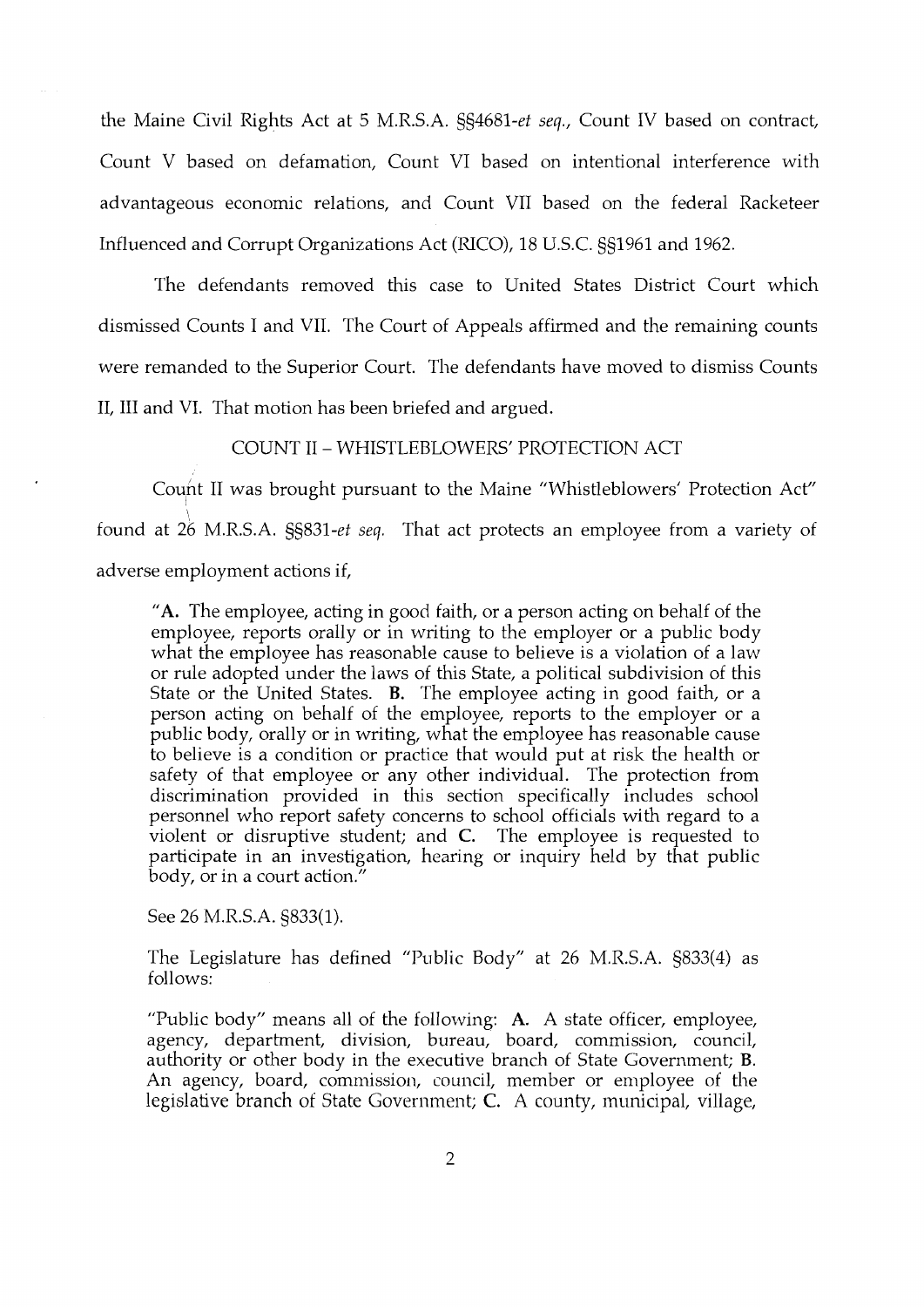intercounty, intercity or regional governing body, a council, school district or municipal corporation, or a board, department, commission, council, agency or any member or employee thereof; D. Any other body which is created by state or local authority or which is primarily funded by or through state or local authority, or any member or employee of that body; E. A law enforcement agency or any member or employee of a law enforcement agency; and  $\vec{F}$ . The judiciary and any member or employee of the judiciary.

In this case Ms. Connolly was punished for statements made at a political event. The question is not whether her statements were accurate or not, whether she should have been disciplined or not or even whether the hospital should have embraced her desire for more money for the care of the poor. Rather the question is whether she reported to the employer or a public body. While she has stated that she had previously brought her concerns, assuming them to be within the protected reporting under the Whistleblowers' Protection Act, to the attention of higher level officials at the hospital she did not directly do so here. Likewise, a panel of officials of any political party cannot be considered to be a "Public body" as the Maine legislature defined it. An individual member of the panel, such as the Governor of Iowa, might be within the meaning of "Public body" in his home state, if Iowa had an identical law, but he is not within the Maine Legislature's definition of "Public body." The definition of "Public body" is meant to refer to Maine officials and components of Maine government not Governors, Senators or Representatives from other states. Her comments are not protected under the Maine Whistleblowers' Protection Act.

While "prior notice to an employer is not required if the employee has specific reason to believe that reports to the employer will not result in promptly correcting the violation, condition or practice", 26 M.R.S.A. §833(2), this exemption only applies if the employee has, at least, reported a violation or unsafe practice or condition to a "Public body".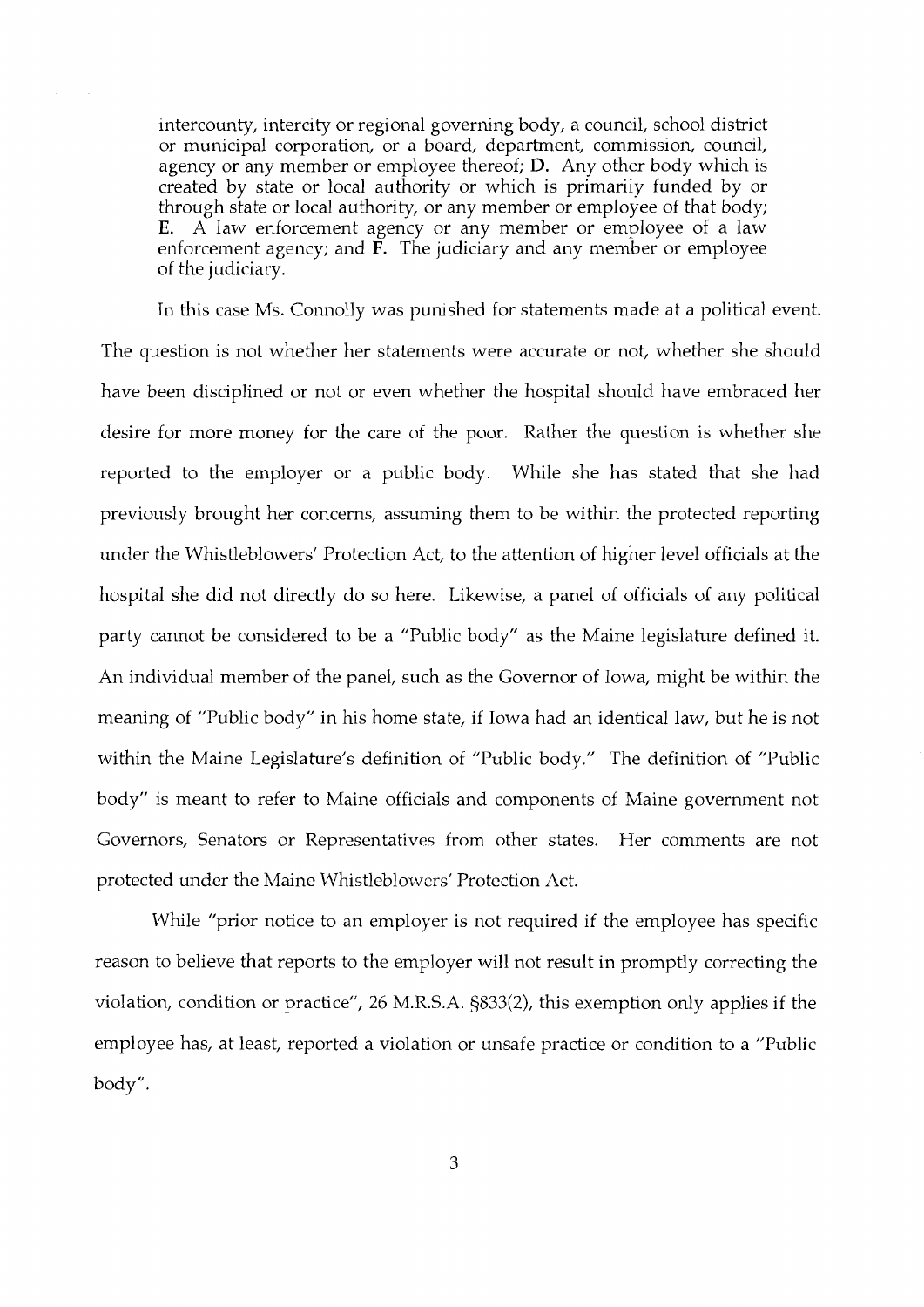Since the statements were made to a panel sponsored by the Democratic National

Committee which does not contain any individuals who would meet the definition of

"Public body" found at 26 M.R.S.A. §833(4), Count I1 must be dismissed.

# COUNT III - MAINE CIVIL RIGHTS ACT

Count III was brought pursuant to the "Maine Civil Rights Act", 5 M.R.S.A.

§§4681-et seq. The Maine legislature has authorized the bringing of a civil action by an aggrieved person,

"Whenever any person, whether or not acting under color of law, intentionally interferes or attempts to intentionally interfere by physical force or violence against a person, damage or destruction of property or trespass on property or by the threat of physical force or violence against a person, damage or destruction or property or trespass on property with the exercise or enjoyment by any other person of rights secured by the United States Constitution or the laws of the United States or of rights secured by the Constitution of Maine or laws of the State or violates section 4684-B, the person whose exercise or enjoyment of these rights has been interfered with, or attempted to be interfered with, may institute and prosecute in that person's own name and on that person's own behalf a civil action for legal or equitable relief."

This law applies to "any person, whether or not acting under color of state law" and would potentially apply to the hospital and its officials. Also see 5 M.R.S.A. §4684 which makes this proposition even clearer by stating that the protections exist "regardless of whether the specific interference complained of is performed or attempted by private parties."

Howcver, in this case there is no allegation of or evidence of the use of physical force or violence, damage or destruction of property, trespass on property or the threat of the same. No hospital official lut her, shot her, lynched her, burnt her house, trespassed upon her property or otherwise violated this law. The Maine Civil Rights Act was not designed to encompass all potential interferences with civil rights. The precise words chosen by the Legislature cannot be cast aside. The law focuses on force,